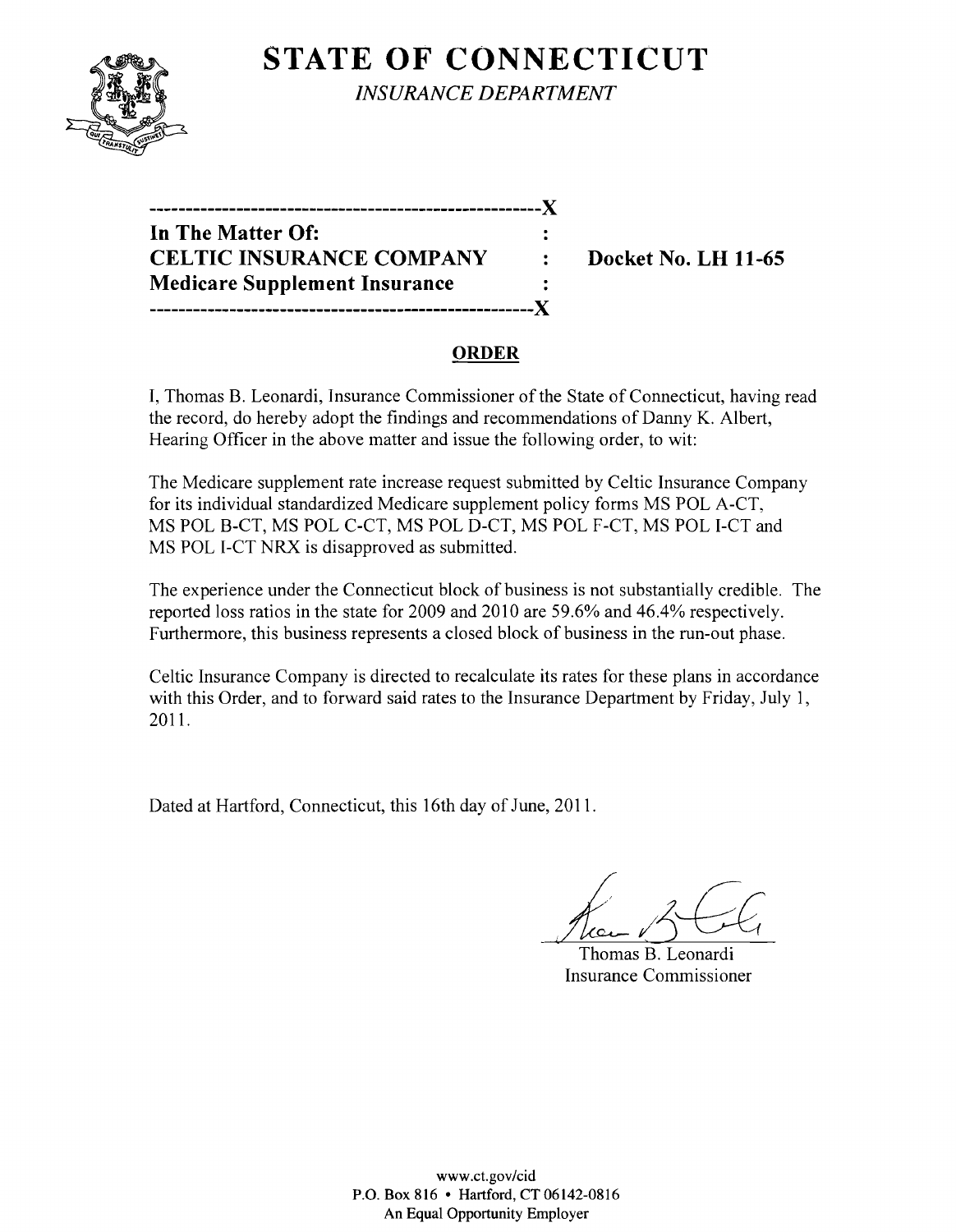

**STATE OF CONNECTICUT** *INSURANCE DEPARTMENT* 

**----------------------------------------------){ In The Matter Of: CELTIC INSURANCE COMPANY: Docket No. LH 11-65 Medicare Supplement Insurance ----------------------------------------------){** 

### **PROPOSED FINAL DECISION**

# 1. **INTRODUCTION**

The Insurance Commissioner of the State of Connecticut is empowered to review rates charged for individual and group Medicare supplement policies sold to any resident of this State who is eligible for Medicare. The source for this regulatory authority is contained in Chapter 700c and Section 38a-495a of the Connecticut General Statutes.

After due notice a hearing was held at the Insurance Department in Hartford on June 8, 2011, to consider whether or not the rate increase requested by Celtic Insurance Company on its individual standardized Medicare supplement business should be approved.

No members from the general public attended the hearing.

No representatives from Celtic Insurance Company attended the hearing.

The hearing was conducted in accordance with the requirements of Section 38a-474, Connecticut General Statutes, the Uniform Administrative Procedures Act, Chapter 54 of the Connecticut General Statutes, and the Insurance Department Rules of Practice, Section 38a-8-1 et seq. of the Regulations of Connecticut State Agencies.

A Medicare supplement (or Medigap) policy is a private health insurance policy sold on an individual or group basis which provides benefits that are additional to the benefits provided by Medicare. For many years Medicare supplement policies have been highly regulated under both state and federal law to protect the interests of persons eligible for Medicare who depend on these policies to provide additional coverage for the costs of health care.

Effective December 1,2005, Connecticut amended its program of standardized Medicare supplement policies in accordance with Section 38a-495a of the Connecticut General Statutes, and Sections 38a-495a-1 through 38a-495a-21 of the Regulations of Connecticut Agencies. This program, which conforms to federal requirements, provides that all insurers offering Medicare supplement policies for sale in the state must offer the basic "core" package of benefits known as Plan A. Insurers may also offer anyone or more of eleven other plans (Plans B through L).

> www.ct.gov/cid P.O. Box 816 • Hartford, CT 06142-0816 An Equal Opportunity Employer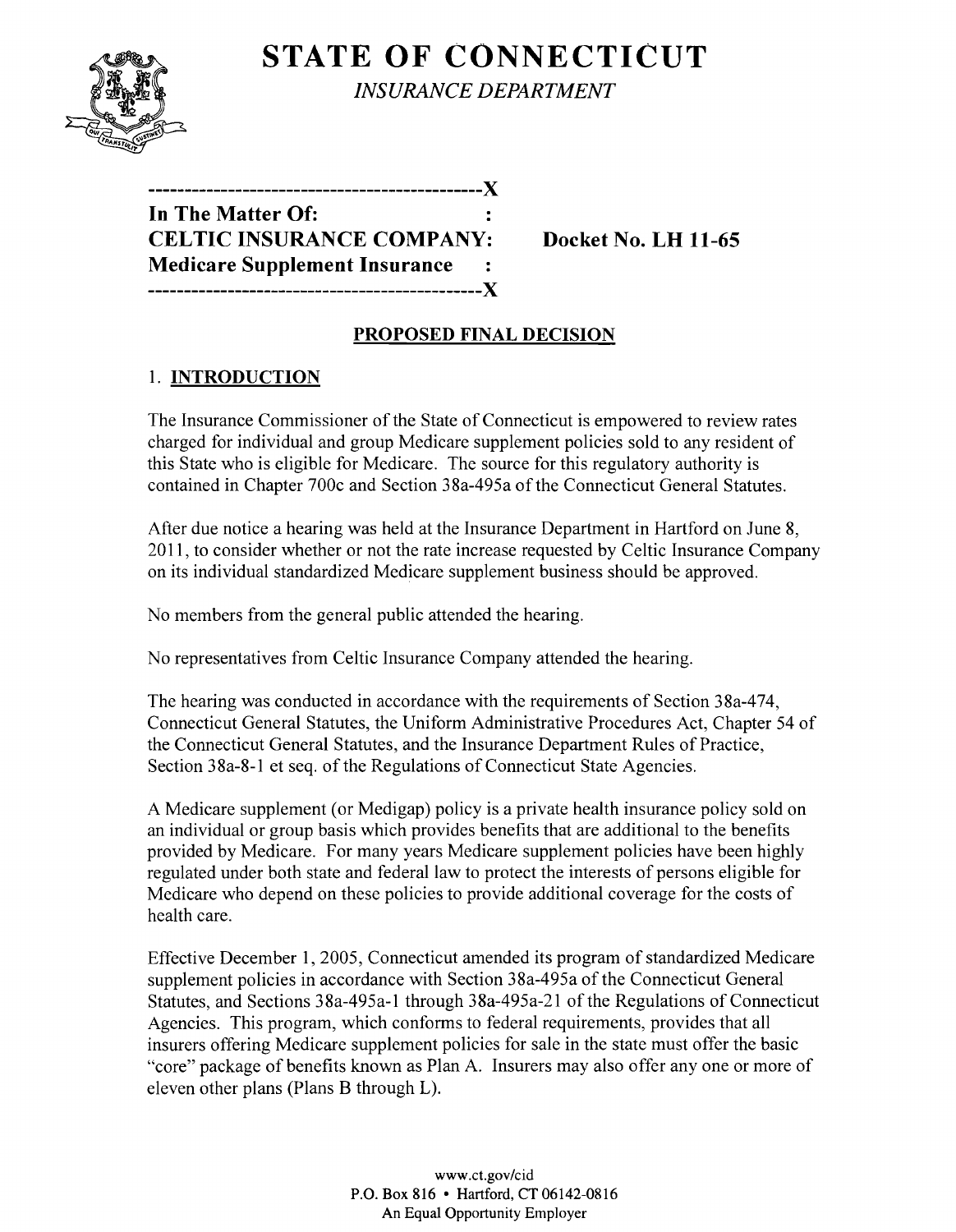Effective January 1,2006, in accordance with Section 38a-495c of the Connecticut General Statutes (as amended by Public Act 05-20) premiums for all Medicare supplement policies in the state must use community rating. Rates for Plans A through L must be computed without regard to age, gender, previous claims history or the medical condition of any person covered by a Medicare supplement policy or certificate.

The statute provides that coverage under Plan A through L may not be denied on the basis of age, gender, previous claims history or the medical condition of any covered person. Insurers may exclude benefits for losses incurred within six months from the effective date of coverage based on a pre-existing condition.

Effective October 1, 1998, carriers that offer Plan B or Plan C must make these plans as well as Plan A, available to all persons eligible for Medicare by reason of disability.

Insurers must also make the necessary arrangements to receive notice of all claims paid by Medicare for their insureds so that supplemental benefits can be computed and paid without requiring insureds to file claim forms for such benefits. This process of direct notice and automatic claims payment is commonly referred to as "piggybacking" or "crossover".

Sections 38a-495 and 38a-522 of the Connecticut General Statutes, and Section 38a-495a-l0 of the Regulations of Connecticut Agencies, state that individual and group Medicare supplement policies must have anticipated loss ratios of 65% and 75%, respectively. Under Sections 38a-495-7 and 38a-495a-1O of the Regulations of Connecticut Agencies, filings for rate increases must demonstrate that actual and expected losses in relation to premiums meet these standards, and anticipated loss ratios for the entire future period for which the requested premiums are calculated to provide coverage must be expected to equal or exceed the appropriate loss ratio standard.

Section 38a-473 of the Connecticut General Statutes provides that no insurer may incorporate in its rates for Medicare supplement policies factors for expenses that exceed 150% of the average expense ratio for that insurer's entire written premium for all lines of health insurance for the previous calendar year.

### II. **FINDING OF FACT**

After reviewing the exhibits entered into the record of this proceeding, and utilizing the experience, technical competence and specialized knowledge of the Insurance Department, the undersigned makes the following findings of fact:

1. Celtic Life Insurance Company has requested the following rate increase on its individual standardized Medicare supplement policies for forms MS POL A-CT through D-CT, MS POL F-CT, MS POL I-CT, and MS POL I-CT-NRX:

|            | Proposed      |  |
|------------|---------------|--|
| Plan       | Rate Increase |  |
| A          | 5.0%          |  |
| B          | 5.0%          |  |
| C          | 5.0%          |  |
| D          | $5.0\%$       |  |
| F          | 5.0%          |  |
|            | 5.0%          |  |
| I w/o $Rx$ | 5.0%          |  |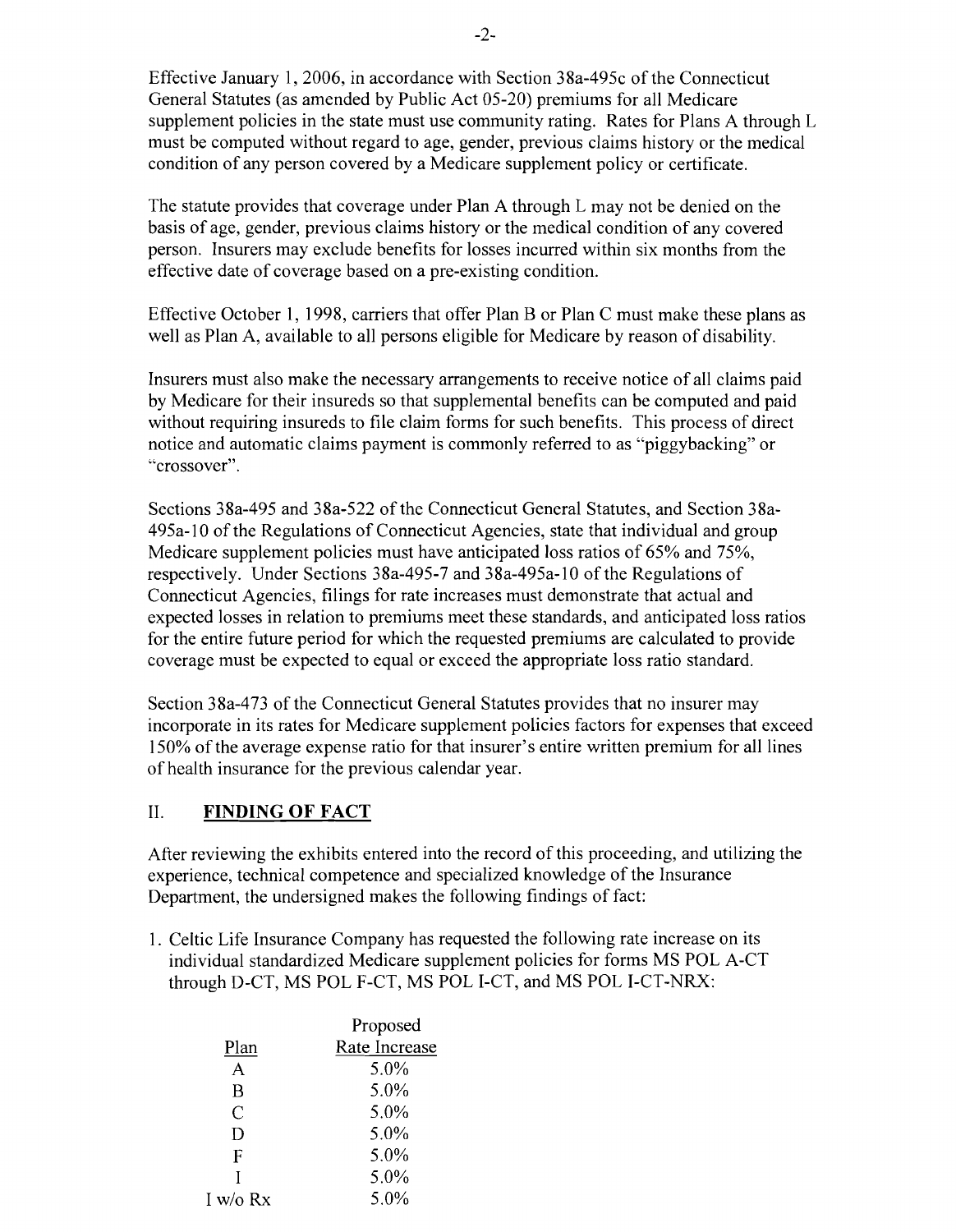2. Policy in-force counts as of 12/31/10 for Connecticut and nationwide, by Plan, are as follows:

| Plan           | Connecticut | Nationwide |
|----------------|-------------|------------|
| A              |             | 56         |
| B              | 0           | 151        |
| $\overline{C}$ | 9           | 2,193      |
| D              | 45          | 124        |
| F              | 47          | 1,845      |
|                | 6           | 102        |
| I w/o Rx       |             | 235        |
| Total          | 109         | 4,706      |

- 3. The last rate change approved, effective 8/1/05, was 7% for all Plans except Plan I, which was 25.0% effective 8/1/02.
- 4. These forms are no longer marketed.
- 5. The proposed rates are expected to satisfy the Connecticut statutory loss ratio of 65% required of individual Medicare supplement forms.
- 6. Celtic Life has demonstrated that their expense factor is in compliance with section 38a-473, C.G.S.
- 7. Celtic Life has conformed to subsection (e) of section 38a-495c, C.G.S. regarding the automatic claims processing requirement.
- 8. Below are the incurred loss ratios for 2009 and 2010 as well as inception-to-date for Connecticut:

| Plan      | 2009   | 2010   | Inception |
|-----------|--------|--------|-----------|
| A         | 47.9%  | 72.5%  | 197.6%    |
| B         | n/a    | n/a    | 97.7%     |
| C         | 47.4%  | 29.5%  | 88.4%     |
| D         | 62.0%  | 49.9%  | 86.7%     |
| F         | 52.4%  | 47.0%  | 69.6%     |
| I with Rx | 88.5%  | 32.6%  | 64.0%     |
| I w/o Rx  | 117.4% | 188.3% | 110.0%    |
| Total     | 59.6%  | 46.4%  | 84.2%     |

9. Below are the incurred loss ratios for 2009 and 2010 as well as inception-to-date on a nationwide basis:

| Plan          | 2009  | 2010  | Inception |
|---------------|-------|-------|-----------|
| $\mathbf{A}$  | 69.4% | 76.7% | 105.6%    |
| B             | 78.8% | 78.8% | 74.9%     |
| $\mathcal{C}$ | 91.7% | 87.5% | 80.2%     |
| D             | 75.8% | 78.9% | 79.4%     |
| F             | 67.5% | 66.2% | 66.0%     |
| I with Rx     | 62.7% | 57.4% | 71.3%     |
| I w/o Rx      | 69.5% | 73.6% | 73.0%     |
| Total         | 78.6% | 76.3% | 72.5%     |